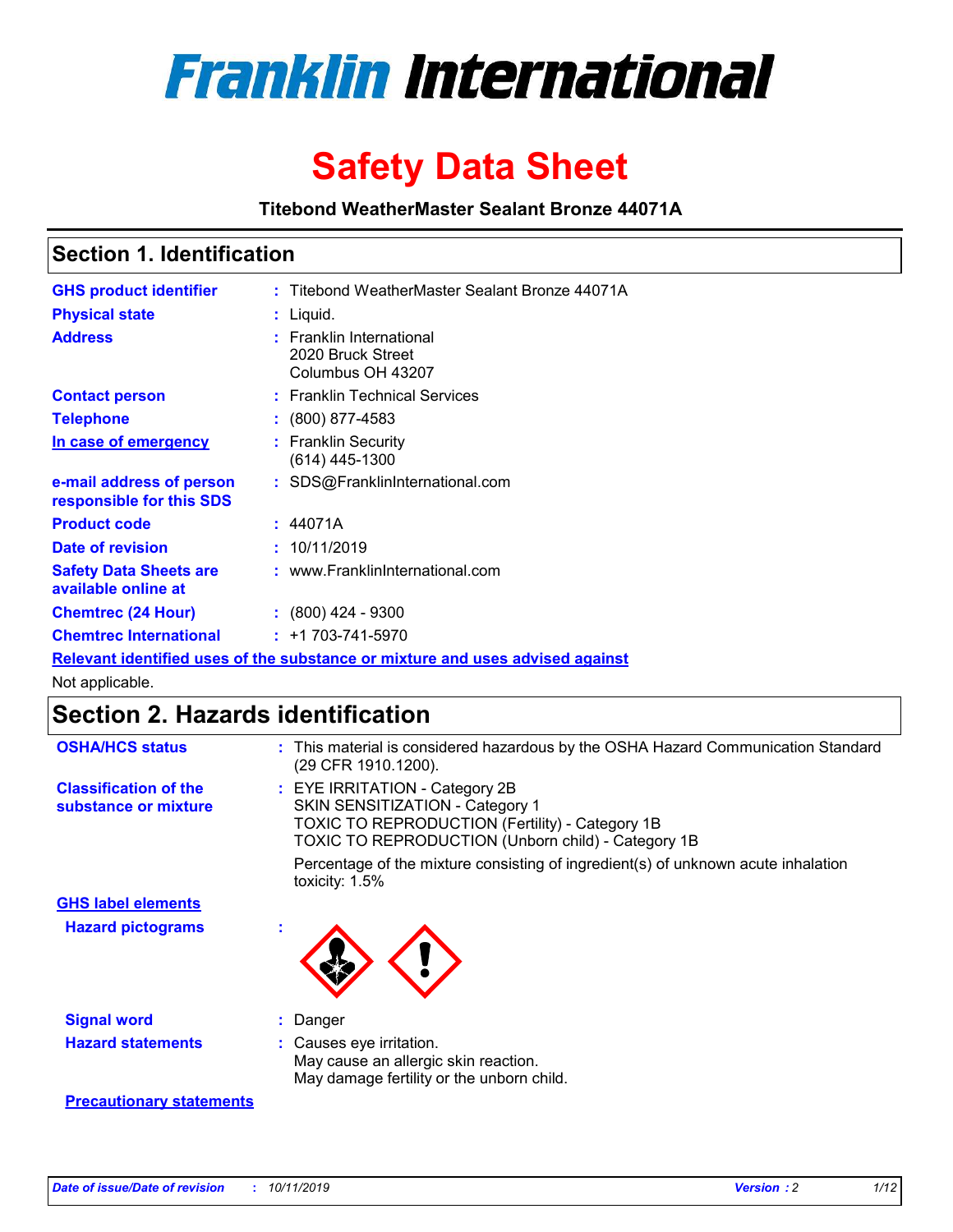### **Section 2. Hazards identification**

| <b>Prevention</b>                          | : Obtain special instructions before use. Do not handle until all safety precautions have<br>been read and understood. Wear protective gloves. Wear eye or face protection.<br>Wear protective clothing. Avoid breathing vapor. Wash hands thoroughly after handling.<br>Contaminated work clothing must not be allowed out of the workplace.                                                        |
|--------------------------------------------|------------------------------------------------------------------------------------------------------------------------------------------------------------------------------------------------------------------------------------------------------------------------------------------------------------------------------------------------------------------------------------------------------|
| <b>Response</b>                            | : IF exposed or concerned: Get medical attention. IF ON SKIN: Wash with plenty of<br>soap and water. Wash contaminated clothing before reuse. If skin irritation or rash<br>occurs: Get medical attention. IF IN EYES: Rinse cautiously with water for several<br>minutes. Remove contact lenses, if present and easy to do. Continue rinsing. If eye<br>irritation persists: Get medical attention. |
| <b>Storage</b>                             | : Store locked up.                                                                                                                                                                                                                                                                                                                                                                                   |
| <b>Disposal</b>                            | : Dispose of contents and container in accordance with all local, regional, national and<br>international regulations.                                                                                                                                                                                                                                                                               |
| <b>Hazards not otherwise</b><br>classified | : Product generates methanol during cure.                                                                                                                                                                                                                                                                                                                                                            |
|                                            |                                                                                                                                                                                                                                                                                                                                                                                                      |

### **Section 3. Composition/information on ingredients**

| <b>Substance/mixture</b><br>: Mixture                |                   |                     |
|------------------------------------------------------|-------------------|---------------------|
| Ingredient name                                      | $\frac{9}{6}$     | <b>CAS number</b>   |
| 3-aminopropyltriethoxysilane<br>Dibutyltin dilaurate | ∣≤3<br>$\leq 0.3$ | 919-30-2<br>77-58-7 |

Any concentration shown as a range is to protect confidentiality or is due to batch variation.

**There are no additional ingredients present which, within the current knowledge of the supplier and in the concentrations applicable, are classified as hazardous to health or the environment and hence require reporting in this section.**

**Occupational exposure limits, if available, are listed in Section 8.**

### **Section 4. First aid measures**

| <b>Description of necessary first aid measures</b> |                                                                                                                                                                                                                                                                                                                                                                                                                                                                                                                                                                                                                                                                                                                                                                           |  |  |  |
|----------------------------------------------------|---------------------------------------------------------------------------------------------------------------------------------------------------------------------------------------------------------------------------------------------------------------------------------------------------------------------------------------------------------------------------------------------------------------------------------------------------------------------------------------------------------------------------------------------------------------------------------------------------------------------------------------------------------------------------------------------------------------------------------------------------------------------------|--|--|--|
| <b>Eye contact</b>                                 | : Immediately flush eyes with plenty of water, occasionally lifting the upper and lower<br>eyelids. Check for and remove any contact lenses. Continue to rinse for at least 10<br>minutes. If irritation persists, get medical attention.                                                                                                                                                                                                                                                                                                                                                                                                                                                                                                                                 |  |  |  |
| <b>Inhalation</b>                                  | : Remove victim to fresh air and keep at rest in a position comfortable for breathing. If<br>not breathing, if breathing is irregular or if respiratory arrest occurs, provide artificial<br>respiration or oxygen by trained personnel. It may be dangerous to the person providing<br>aid to give mouth-to-mouth resuscitation. Get medical attention. If unconscious, place<br>in recovery position and get medical attention immediately. Maintain an open airway.<br>Loosen tight clothing such as a collar, tie, belt or waistband. In case of inhalation of<br>decomposition products in a fire, symptoms may be delayed. The exposed person may<br>need to be kept under medical surveillance for 48 hours.                                                       |  |  |  |
| <b>Skin contact</b>                                | : Wash with plenty of soap and water. Remove contaminated clothing and shoes. Wash<br>contaminated clothing thoroughly with water before removing it, or wear gloves.<br>Continue to rinse for at least 10 minutes. Get medical attention. In the event of any<br>complaints or symptoms, avoid further exposure. Wash clothing before reuse. Clean<br>shoes thoroughly before reuse.                                                                                                                                                                                                                                                                                                                                                                                     |  |  |  |
| <b>Ingestion</b>                                   | : Wash out mouth with water. Remove dentures if any. Remove victim to fresh air and<br>keep at rest in a position comfortable for breathing. If material has been swallowed and<br>the exposed person is conscious, give small quantities of water to drink. Stop if the<br>exposed person feels sick as vomiting may be dangerous. Do not induce vomiting<br>unless directed to do so by medical personnel. If vomiting occurs, the head should be<br>kept low so that vomit does not enter the lungs. Get medical attention. Never give<br>anything by mouth to an unconscious person. If unconscious, place in recovery position<br>and get medical attention immediately. Maintain an open airway. Loosen tight clothing<br>such as a collar, tie, belt or waistband. |  |  |  |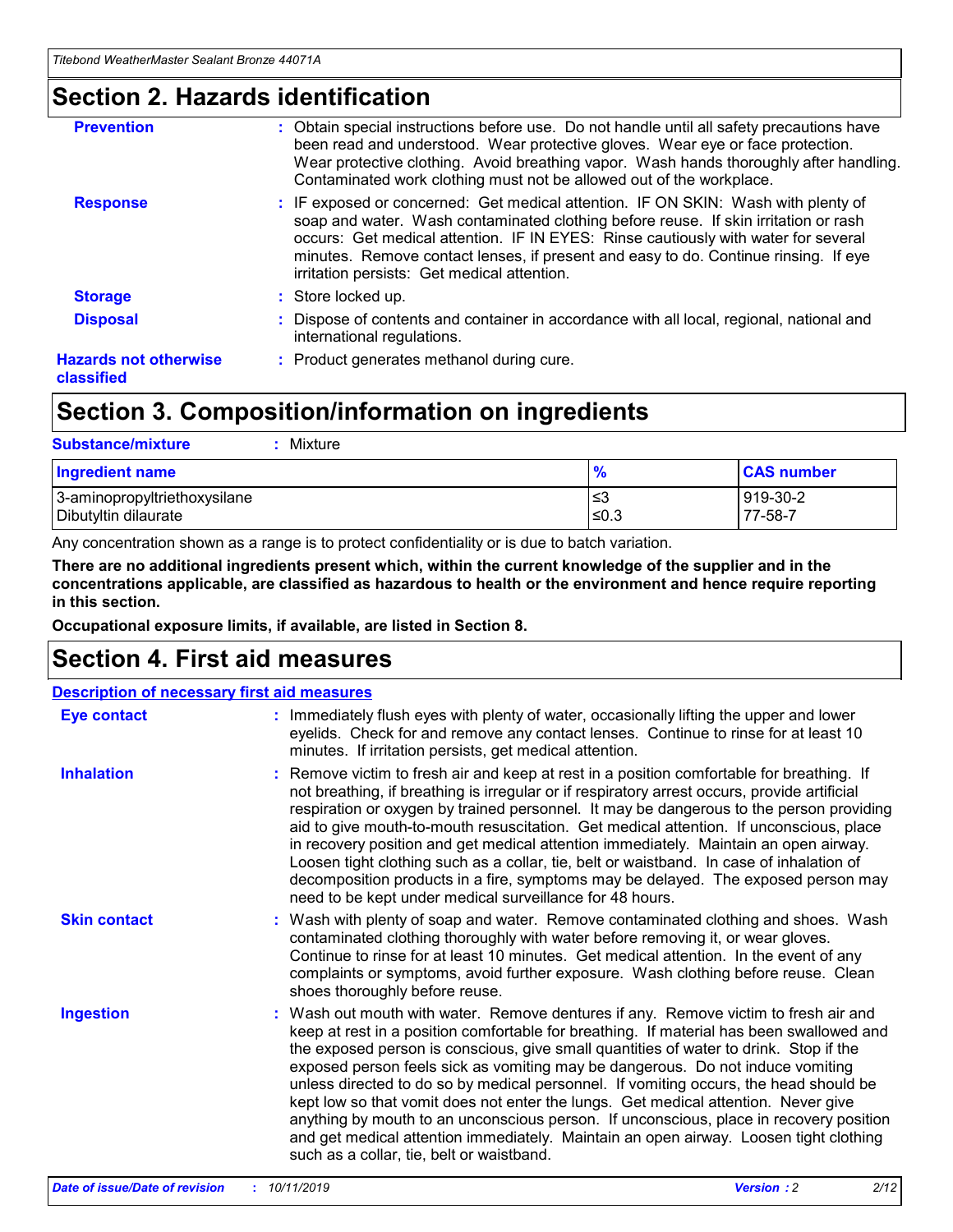## **Section 4. First aid measures**

| Most important symptoms/effects, acute and delayed |  |                                                                                                                                                                                                                                                                                                                                                                                                                 |  |  |
|----------------------------------------------------|--|-----------------------------------------------------------------------------------------------------------------------------------------------------------------------------------------------------------------------------------------------------------------------------------------------------------------------------------------------------------------------------------------------------------------|--|--|
| <b>Potential acute health effects</b>              |  |                                                                                                                                                                                                                                                                                                                                                                                                                 |  |  |
| <b>Eye contact</b>                                 |  | : May cause eye irritation.                                                                                                                                                                                                                                                                                                                                                                                     |  |  |
| <b>Inhalation</b>                                  |  | : No known significant effects or critical hazards.                                                                                                                                                                                                                                                                                                                                                             |  |  |
| <b>Skin contact</b>                                |  | : May cause skin irritation.                                                                                                                                                                                                                                                                                                                                                                                    |  |  |
| <b>Ingestion</b>                                   |  | : No known significant effects or critical hazards.                                                                                                                                                                                                                                                                                                                                                             |  |  |
| Over-exposure signs/symptoms                       |  |                                                                                                                                                                                                                                                                                                                                                                                                                 |  |  |
| <b>Eye contact</b>                                 |  | : Adverse symptoms may include the following:<br>irritation<br>watering<br>redness                                                                                                                                                                                                                                                                                                                              |  |  |
| <b>Inhalation</b>                                  |  | : Adverse symptoms may include the following:<br>reduced fetal weight<br>increase in fetal deaths<br>skeletal malformations                                                                                                                                                                                                                                                                                     |  |  |
| <b>Skin contact</b>                                |  | : Adverse symptoms may include the following:<br>irritation<br>redness<br>reduced fetal weight<br>increase in fetal deaths<br>skeletal malformations                                                                                                                                                                                                                                                            |  |  |
| <b>Ingestion</b>                                   |  | : Adverse symptoms may include the following:<br>reduced fetal weight<br>increase in fetal deaths<br>skeletal malformations                                                                                                                                                                                                                                                                                     |  |  |
|                                                    |  | <b>Indication of immediate medical attention and special treatment needed, if necessary</b>                                                                                                                                                                                                                                                                                                                     |  |  |
| <b>Notes to physician</b>                          |  | : In case of inhalation of decomposition products in a fire, symptoms may be delayed.<br>The exposed person may need to be kept under medical surveillance for 48 hours.                                                                                                                                                                                                                                        |  |  |
| <b>Specific treatments</b>                         |  | : No specific treatment.                                                                                                                                                                                                                                                                                                                                                                                        |  |  |
| <b>Protection of first-aiders</b>                  |  | : No action shall be taken involving any personal risk or without suitable training. If it is<br>suspected that fumes are still present, the rescuer should wear an appropriate mask or<br>self-contained breathing apparatus. It may be dangerous to the person providing aid to<br>give mouth-to-mouth resuscitation. Wash contaminated clothing thoroughly with water<br>before removing it, or wear gloves. |  |  |

**See toxicological information (Section 11)**

### **Section 5. Fire-fighting measures**

| <b>Extinguishing media</b>                             |                                                                                                                                                                                                     |
|--------------------------------------------------------|-----------------------------------------------------------------------------------------------------------------------------------------------------------------------------------------------------|
| <b>Suitable extinguishing</b><br>media                 | : Use an extinguishing agent suitable for the surrounding fire.                                                                                                                                     |
| <b>Unsuitable extinguishing</b><br>media               | $:$ None known.                                                                                                                                                                                     |
| <b>Specific hazards arising</b><br>from the chemical   | : In a fire or if heated, a pressure increase will occur and the container may burst.                                                                                                               |
| <b>Hazardous thermal</b><br>decomposition products     | : Decomposition products may include the following materials:<br>carbon dioxide<br>carbon monoxide<br>nitrogen oxides<br>metal oxide/oxides                                                         |
| <b>Special protective actions</b><br>for fire-fighters | : Promptly isolate the scene by removing all persons from the vicinity of the incident if<br>there is a fire. No action shall be taken involving any personal risk or without suitable<br>training. |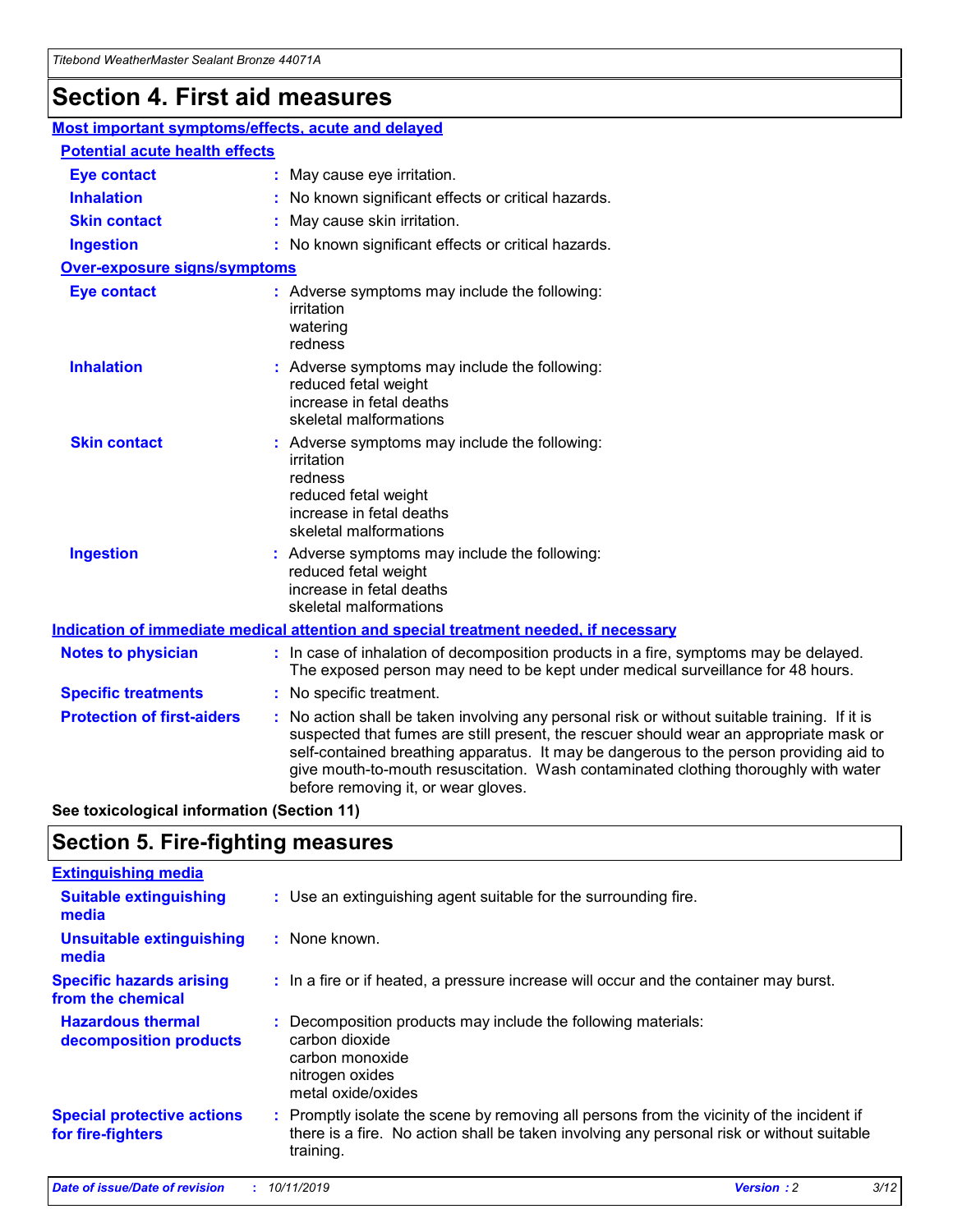### **Section 5. Fire-fighting measures**

**Special protective equipment for fire-fighters** Fire-fighters should wear appropriate protective equipment and self-contained breathing **:** apparatus (SCBA) with a full face-piece operated in positive pressure mode.

### **Section 6. Accidental release measures**

#### **Personal precautions, protective equipment and emergency procedures**

| For non-emergency<br>personnel                               | : No action shall be taken involving any personal risk or without suitable training.<br>Evacuate surrounding areas. Keep unnecessary and unprotected personnel from<br>entering. Do not touch or walk through spilled material. Avoid breathing vapor or mist.<br>Provide adequate ventilation. Wear appropriate respirator when ventilation is<br>inadequate. Put on appropriate personal protective equipment.                                                                                                                                                                                                                                                                                             |
|--------------------------------------------------------------|--------------------------------------------------------------------------------------------------------------------------------------------------------------------------------------------------------------------------------------------------------------------------------------------------------------------------------------------------------------------------------------------------------------------------------------------------------------------------------------------------------------------------------------------------------------------------------------------------------------------------------------------------------------------------------------------------------------|
|                                                              | For emergency responders : If specialized clothing is required to deal with the spillage, take note of any information in<br>Section 8 on suitable and unsuitable materials. See also the information in "For non-<br>emergency personnel".                                                                                                                                                                                                                                                                                                                                                                                                                                                                  |
| <b>Environmental precautions</b>                             | : Avoid dispersal of spilled material and runoff and contact with soil, waterways, drains<br>and sewers. Inform the relevant authorities if the product has caused environmental<br>pollution (sewers, waterways, soil or air).                                                                                                                                                                                                                                                                                                                                                                                                                                                                              |
| <b>Methods and materials for containment and cleaning up</b> |                                                                                                                                                                                                                                                                                                                                                                                                                                                                                                                                                                                                                                                                                                              |
| <b>Small spill</b>                                           | : Stop leak if without risk. Move containers from spill area. Dilute with water and mop up<br>if water-soluble. Alternatively, or if water-insoluble, absorb with an inert dry material and<br>place in an appropriate waste disposal container. Dispose of via a licensed waste<br>disposal contractor.                                                                                                                                                                                                                                                                                                                                                                                                     |
| <b>Large spill</b>                                           | : Stop leak if without risk. Move containers from spill area. Approach release from<br>upwind. Prevent entry into sewers, water courses, basements or confined areas. Wash<br>spillages into an effluent treatment plant or proceed as follows. Contain and collect<br>spillage with non-combustible, absorbent material e.g. sand, earth, vermiculite or<br>diatomaceous earth and place in container for disposal according to local regulations<br>(see Section 13). Dispose of via a licensed waste disposal contractor. Contaminated<br>absorbent material may pose the same hazard as the spilled product. Note: see<br>Section 1 for emergency contact information and Section 13 for waste disposal. |

### **Section 7. Handling and storage**

| <b>Precautions for safe handling</b>                                             |                                                                                                                                                                                                                                                                                                                                                                                                                                                                                                                                                                                                                                                                                                                                                                                                                                                  |
|----------------------------------------------------------------------------------|--------------------------------------------------------------------------------------------------------------------------------------------------------------------------------------------------------------------------------------------------------------------------------------------------------------------------------------------------------------------------------------------------------------------------------------------------------------------------------------------------------------------------------------------------------------------------------------------------------------------------------------------------------------------------------------------------------------------------------------------------------------------------------------------------------------------------------------------------|
| <b>Protective measures</b>                                                       | : Put on appropriate personal protective equipment (see Section 8). Persons with a<br>history of skin sensitization problems should not be employed in any process in which<br>this product is used. Avoid exposure - obtain special instructions before use. Avoid<br>exposure during pregnancy. Do not handle until all safety precautions have been read<br>and understood. Do not get in eyes or on skin or clothing. Do not ingest. Avoid<br>breathing vapor or mist. If during normal use the material presents a respiratory hazard,<br>use only with adequate ventilation or wear appropriate respirator. Keep in the original<br>container or an approved alternative made from a compatible material, kept tightly<br>closed when not in use. Empty containers retain product residue and can be hazardous.<br>Do not reuse container. |
| <b>Advice on general</b><br>occupational hygiene                                 | : Eating, drinking and smoking should be prohibited in areas where this material is<br>handled, stored and processed. Workers should wash hands and face before eating,<br>drinking and smoking. Remove contaminated clothing and protective equipment before<br>entering eating areas. See also Section 8 for additional information on hygiene<br>measures.                                                                                                                                                                                                                                                                                                                                                                                                                                                                                    |
| <b>Conditions for safe storage,</b><br>including any<br><b>incompatibilities</b> | : Store between the following temperatures: 0 to 120 $\degree$ C (32 to 248 $\degree$ F). Store in<br>accordance with local regulations. Store in original container protected from direct<br>sunlight in a dry, cool and well-ventilated area, away from incompatible materials (see<br>Section 10) and food and drink. Store locked up. Keep container tightly closed and<br>sealed until ready for use. Containers that have been opened must be carefully<br>resealed and kept upright to prevent leakage. Do not store in unlabeled containers.<br>Use appropriate containment to avoid environmental contamination. See Section 10 for<br>incompatible materials before handling or use.                                                                                                                                                   |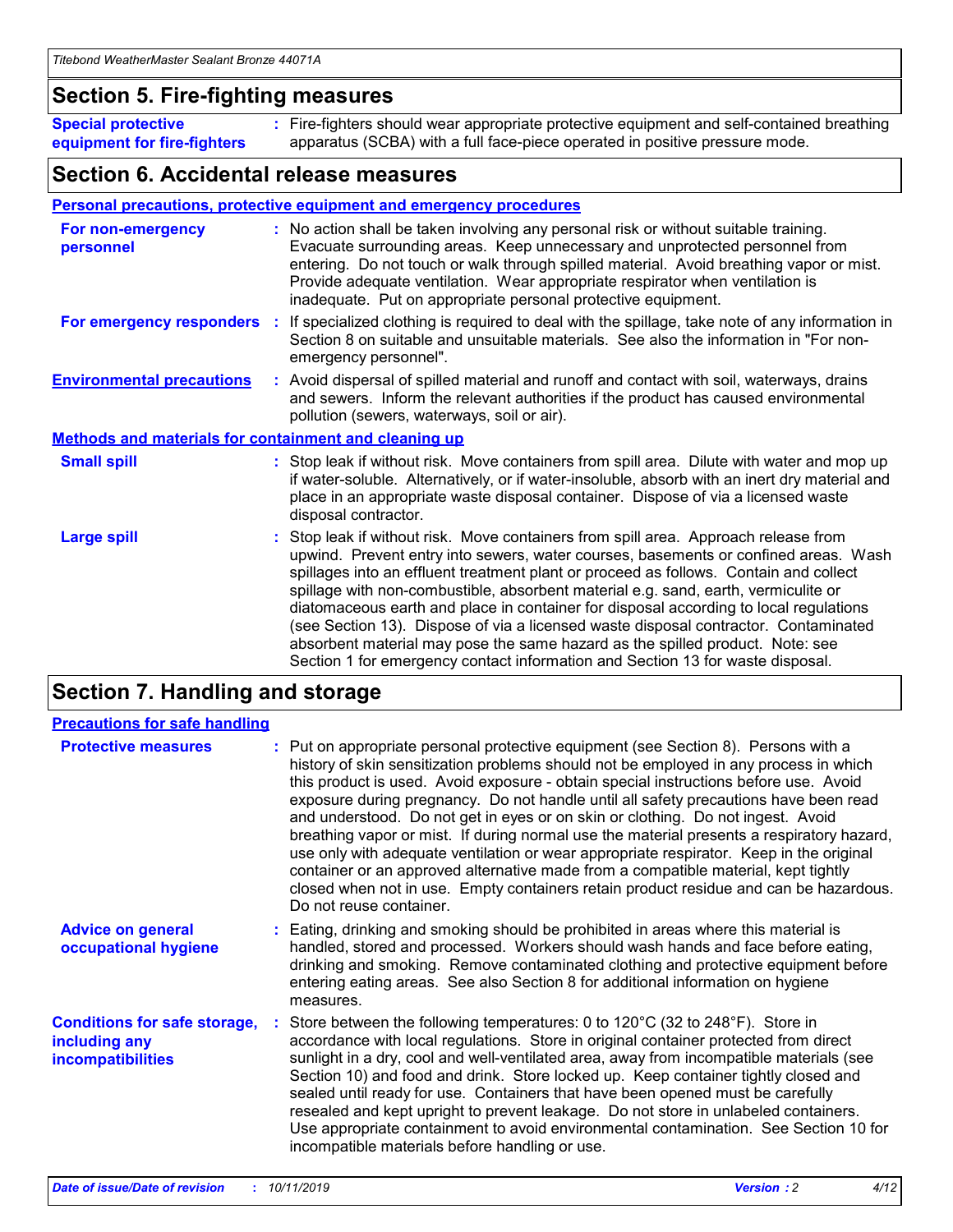## **Section 8. Exposure controls/personal protection**

#### **Control parameters**

### **Occupational exposure limits**

| <b>Ingredient name</b>                               |                        | <b>Exposure limits</b>                                                                                                                                                                                                                                                                                                                                                                                                                                                                                                                                                                                                 |
|------------------------------------------------------|------------------------|------------------------------------------------------------------------------------------------------------------------------------------------------------------------------------------------------------------------------------------------------------------------------------------------------------------------------------------------------------------------------------------------------------------------------------------------------------------------------------------------------------------------------------------------------------------------------------------------------------------------|
| 3-aminopropyltriethoxysilane<br>Dibutyltin dilaurate |                        | None.<br>ACGIH TLV (United States, 3/2019). Absorbed through skin.<br>Notes: as Sn<br>TWA: 0.1 mg/m <sup>3</sup> , (as Sn) 8 hours.<br>STEL: 0.2 mg/m <sup>3</sup> , (as Sn) 15 minutes.<br>NIOSH REL (United States, 10/2016). Absorbed through skin.<br>Notes: as Sn<br>TWA: 0.1 mg/m <sup>3</sup> , (as Sn) 10 hours.<br>OSHA PEL (United States, 5/2018). Notes: as Sn<br>TWA: $0.1 \text{ mg/m}^3$ , (as Sn) 8 hours.<br>OSHA PEL 1989 (United States, 3/1989). Absorbed through skin.<br>Notes: measured as Sn<br>TWA: 0.1 mg/m <sup>3</sup> , (measured as Sn) 8 hours. Form: Organic                           |
| <b>Appropriate engineering</b><br><b>controls</b>    |                        | : If user operations generate dust, fumes, gas, vapor or mist, use process enclosures,<br>local exhaust ventilation or other engineering controls to keep worker exposure to<br>airborne contaminants below any recommended or statutory limits.                                                                                                                                                                                                                                                                                                                                                                       |
| <b>Environmental exposure</b><br><b>controls</b>     |                        | Emissions from ventilation or work process equipment should be checked to ensure<br>they comply with the requirements of environmental protection legislation. In some<br>cases, fume scrubbers, filters or engineering modifications to the process equipment<br>will be necessary to reduce emissions to acceptable levels.                                                                                                                                                                                                                                                                                          |
| <b>Individual protection measures</b>                |                        |                                                                                                                                                                                                                                                                                                                                                                                                                                                                                                                                                                                                                        |
| <b>Hygiene measures</b>                              |                        | : Wash hands, forearms and face thoroughly after handling chemical products, before<br>eating, smoking and using the lavatory and at the end of the working period.<br>Appropriate techniques should be used to remove potentially contaminated clothing.<br>Contaminated work clothing should not be allowed out of the workplace. Wash<br>contaminated clothing before reusing. Ensure that eyewash stations and safety<br>showers are close to the workstation location.                                                                                                                                            |
| <b>Eye/face protection</b>                           |                        | : Safety eyewear complying with an approved standard should be used when a risk<br>assessment indicates this is necessary to avoid exposure to liquid splashes, mists,<br>gases or dusts. If contact is possible, the following protection should be worn, unless<br>the assessment indicates a higher degree of protection: chemical splash goggles.                                                                                                                                                                                                                                                                  |
| <b>Skin protection</b>                               |                        |                                                                                                                                                                                                                                                                                                                                                                                                                                                                                                                                                                                                                        |
| <b>Hand protection</b>                               |                        | : Chemical-resistant, impervious gloves complying with an approved standard should be<br>worn at all times when handling chemical products if a risk assessment indicates this is<br>necessary. Considering the parameters specified by the glove manufacturer, check<br>during use that the gloves are still retaining their protective properties. It should be<br>noted that the time to breakthrough for any glove material may be different for different<br>glove manufacturers. In the case of mixtures, consisting of several substances, the<br>protection time of the gloves cannot be accurately estimated. |
| <b>Body protection</b>                               | handling this product. | : Personal protective equipment for the body should be selected based on the task being<br>performed and the risks involved and should be approved by a specialist before                                                                                                                                                                                                                                                                                                                                                                                                                                              |
| <b>Other skin protection</b>                         |                        | : Appropriate footwear and any additional skin protection measures should be selected<br>based on the task being performed and the risks involved and should be approved by a<br>specialist before handling this product.                                                                                                                                                                                                                                                                                                                                                                                              |
| <b>Respiratory protection</b>                        | aspects of use.        | : Based on the hazard and potential for exposure, select a respirator that meets the<br>appropriate standard or certification. Respirators must be used according to a<br>respiratory protection program to ensure proper fitting, training, and other important                                                                                                                                                                                                                                                                                                                                                       |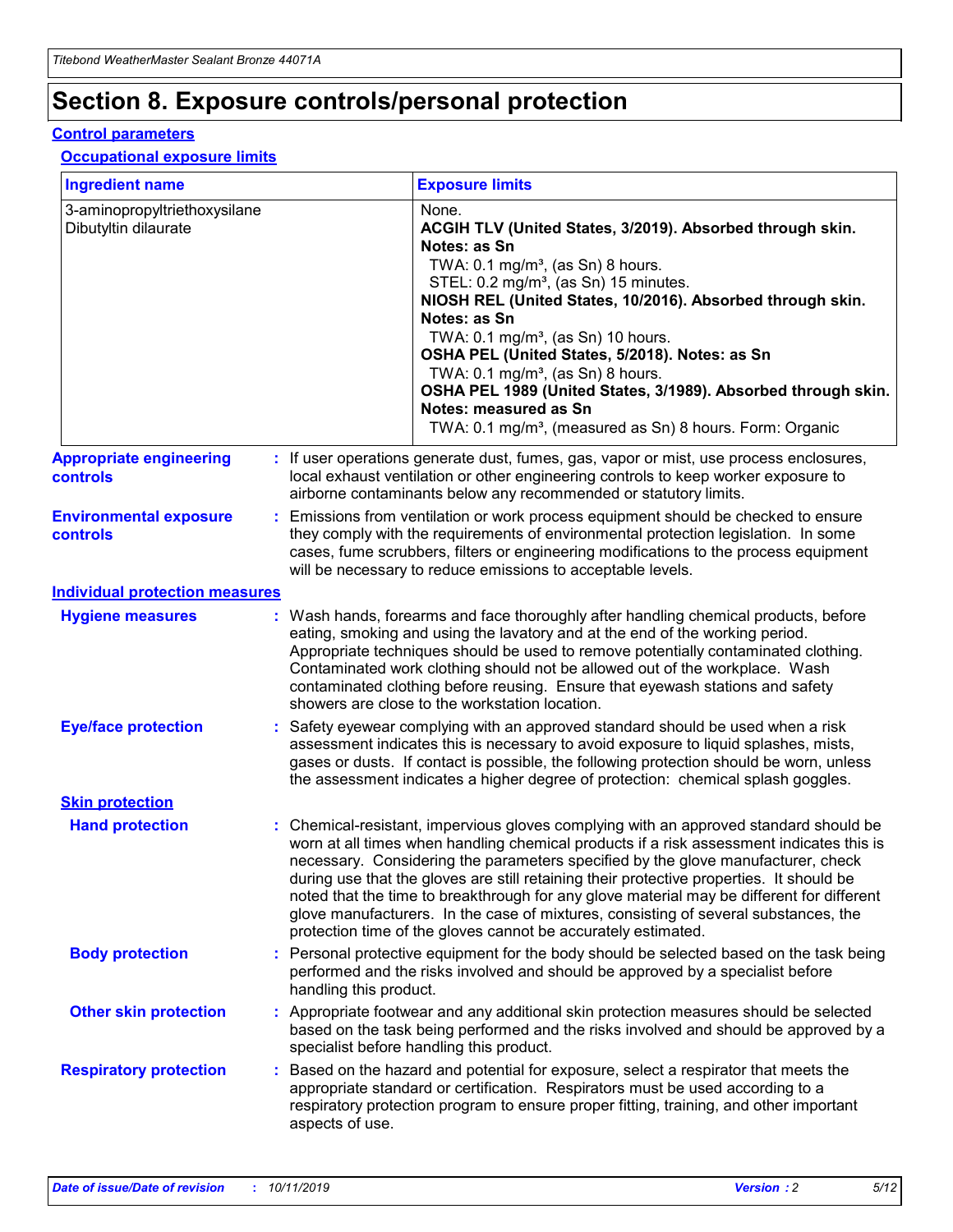### **Section 9. Physical and chemical properties**

#### **Appearance**

| <b>Physical state</b>                             | : Liquid. [Paste.]                                              |
|---------------------------------------------------|-----------------------------------------------------------------|
| <b>Color</b>                                      | bronze                                                          |
| Odor                                              | None [Slight]                                                   |
| <b>Odor threshold</b>                             | $:$ Not available.                                              |
| рH                                                | : Not applicable.                                               |
| <b>Melting point</b>                              | : Not available.                                                |
| <b>Boiling point</b>                              | : $>100^{\circ}$ C ( $>212^{\circ}$ F)                          |
| <b>Flash point</b>                                | : Closed cup: $>200^{\circ}$ C ( $>392^{\circ}$ F) [Setaflash.] |
| <b>Evaporation rate</b>                           | $:$ <1 (butyl acetate = 1)                                      |
| <b>Flammability (solid, gas)</b>                  | : Not available.                                                |
| Lower and upper explosive<br>(flammable) limits   | $:$ Not available.                                              |
| <b>VOC (less water, less</b><br>exempt solvents)  | : 0 g/l                                                         |
| <b>Volatility</b>                                 | $: 0\%$ (w/w)                                                   |
| <b>Vapor density</b>                              | : Not available.                                                |
| <b>Relative density</b>                           |                                                                 |
|                                                   | : 1.4329                                                        |
| <b>Solubility</b>                                 | Insoluble in the following materials: cold water and hot water. |
| <b>Solubility in water</b>                        | : Not available.                                                |
| <b>Partition coefficient: n-</b><br>octanol/water | $:$ Not available.                                              |
| <b>Auto-ignition temperature</b>                  | : Not available.                                                |
| <b>Decomposition temperature</b>                  | $:$ Not available.                                              |

### **Section 10. Stability and reactivity**

| <b>Reactivity</b>                            |    | : No specific test data related to reactivity available for this product or its ingredients.            |
|----------------------------------------------|----|---------------------------------------------------------------------------------------------------------|
| <b>Chemical stability</b>                    |    | : The product is stable.                                                                                |
| <b>Possibility of hazardous</b><br>reactions |    | : Under normal conditions of storage and use, hazardous reactions will not occur.                       |
| <b>Conditions to avoid</b>                   |    | : No specific data.                                                                                     |
| <b>Incompatible materials</b>                | ٠. | No specific data.                                                                                       |
| <b>Hazardous decomposition</b><br>products   | ÷. | Under normal conditions of storage and use, hazardous decomposition products should<br>not be produced. |

## **Section 11. Toxicological information**

### **Information on toxicological effects**

### **Acute toxicity**

| <b>Product/ingredient name</b> | <b>Result</b>           | <b>Species</b> | <b>Dose</b>                | <b>Exposure</b> |
|--------------------------------|-------------------------|----------------|----------------------------|-----------------|
| 3-aminopropyltriethoxysilane   | <b>ILD50 Dermal</b>     | Rabbit         | 4.29 g/kg                  |                 |
| Dibutyltin dilaurate           | ILD50 Oral<br>LD50 Oral | Rat<br>Rat     | $1.57$ g/kg<br>175 $mg/kg$ |                 |
|                                |                         |                |                            |                 |

**Irritation/Corrosion**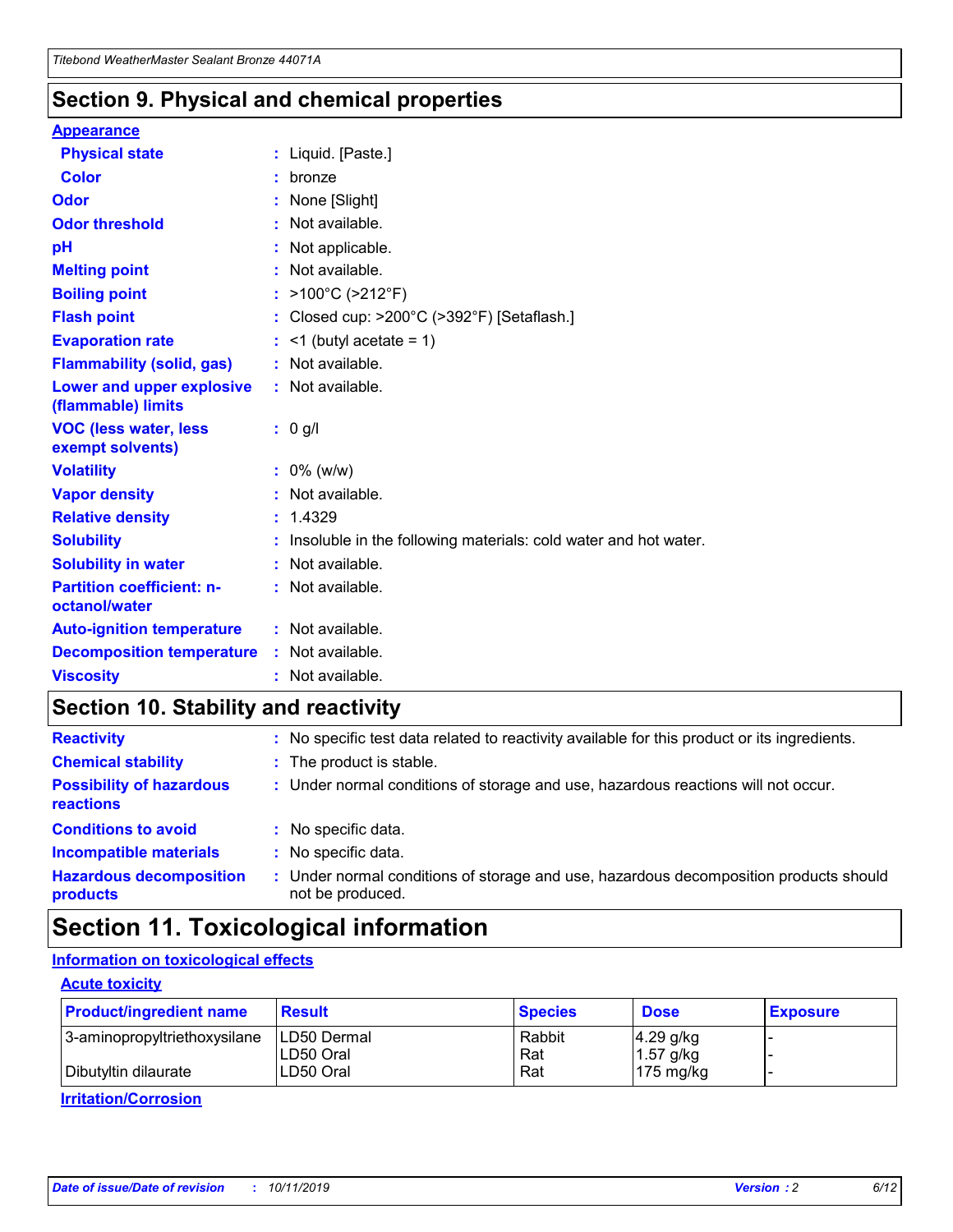## **Section 11. Toxicological information**

| <b>Product/ingredient name</b> | <b>Result</b>            | <b>Species</b> | <b>Score</b> | <b>Exposure</b>           | <b>Observation</b> |
|--------------------------------|--------------------------|----------------|--------------|---------------------------|--------------------|
| 3-aminopropyltriethoxysilane   | Eyes - Mild irritant     | Rabbit         |              | $100$ mg                  |                    |
|                                | Eyes - Severe irritant   | Rabbit         |              | 24 hours 750              |                    |
|                                |                          |                |              | ug                        |                    |
|                                | Skin - Severe irritant   | Rabbit         |              | 24 hours 5                | -                  |
| Dibutyltin dilaurate           | Eyes - Moderate irritant | Rabbit         |              | mq<br><b>24 hours 100</b> |                    |
|                                |                          |                |              | mg                        |                    |
|                                | Skin - Severe irritant   | Rabbit         |              | 500 mg                    |                    |

### **Sensitization**

Not available.

#### **Mutagenicity**

Not available.

#### **Carcinogenicity**

Not available.

#### **Reproductive toxicity**

Not available.

#### **Teratogenicity**

Not available.

#### **Specific target organ toxicity (single exposure)**

Not available.

#### **Specific target organ toxicity (repeated exposure)**

| <b>Name</b>                                                                  |                                                                            | <b>Category</b>                                     | <b>Route of</b><br>exposure | <b>Target organs</b> |
|------------------------------------------------------------------------------|----------------------------------------------------------------------------|-----------------------------------------------------|-----------------------------|----------------------|
| Dibutyltin dilaurate                                                         |                                                                            | Category 1                                          | -                           | respiratory system   |
| <b>Aspiration hazard</b><br>Not available.                                   |                                                                            |                                                     |                             |                      |
| <b>Information on the likely</b><br>routes of exposure                       | : Not available.                                                           |                                                     |                             |                      |
| <b>Potential acute health effects</b>                                        |                                                                            |                                                     |                             |                      |
| <b>Eye contact</b>                                                           | : May cause eye irritation.                                                |                                                     |                             |                      |
| <b>Inhalation</b>                                                            |                                                                            | : No known significant effects or critical hazards. |                             |                      |
| <b>Skin contact</b>                                                          | : May cause skin irritation.                                               |                                                     |                             |                      |
| <b>Ingestion</b>                                                             |                                                                            | : No known significant effects or critical hazards. |                             |                      |
| Symptoms related to the physical, chemical and toxicological characteristics |                                                                            |                                                     |                             |                      |
| <b>Eye contact</b>                                                           | irritation<br>watering<br>redness                                          | : Adverse symptoms may include the following:       |                             |                      |
| <b>Inhalation</b>                                                            | reduced fetal weight<br>increase in fetal deaths<br>skeletal malformations | : Adverse symptoms may include the following:       |                             |                      |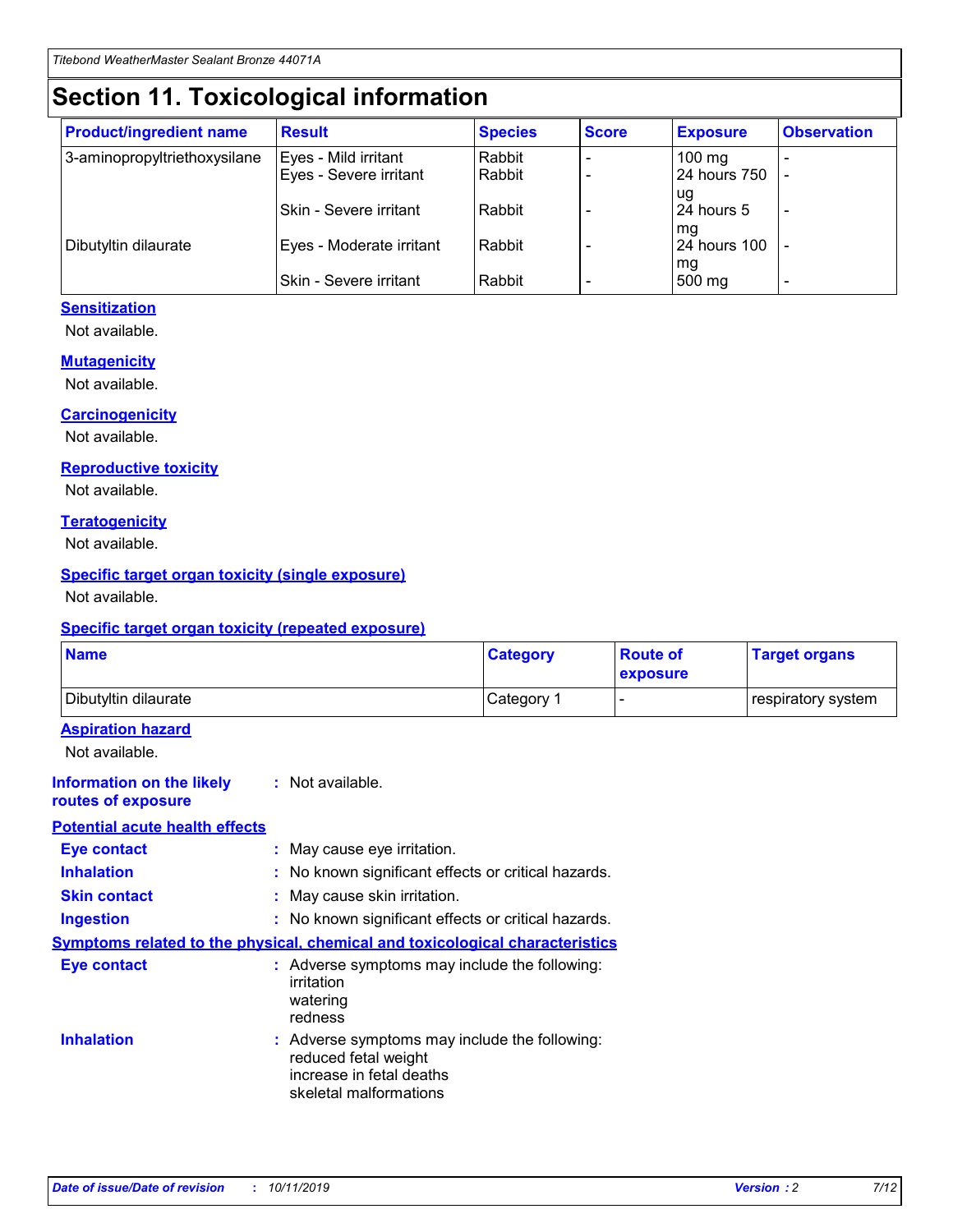*Titebond WeatherMaster Sealant Bronze 44071A*

# **Section 11. Toxicological information**

| <b>Skin contact</b>                     | : Adverse symptoms may include the following:<br>irritation<br>redness<br>reduced fetal weight<br>increase in fetal deaths<br>skeletal malformations |  |
|-----------------------------------------|------------------------------------------------------------------------------------------------------------------------------------------------------|--|
| <b>Ingestion</b>                        | : Adverse symptoms may include the following:<br>reduced fetal weight<br>increase in fetal deaths<br>skeletal malformations                          |  |
|                                         | Delayed and immediate effects and also chronic effects from short and long term exposure                                                             |  |
| <b>Short term exposure</b>              |                                                                                                                                                      |  |
| <b>Potential immediate</b><br>effects   | : Not available.                                                                                                                                     |  |
| <b>Potential delayed effects</b>        | : Not available.                                                                                                                                     |  |
| <b>Long term exposure</b>               |                                                                                                                                                      |  |
| <b>Potential immediate</b><br>effects   | : Not available.                                                                                                                                     |  |
| <b>Potential delayed effects</b>        | : Not available.                                                                                                                                     |  |
| <b>Potential chronic health effects</b> |                                                                                                                                                      |  |
| Not available.                          |                                                                                                                                                      |  |
| <b>General</b>                          | : Once sensitized, a severe allergic reaction may occur when subsequently exposed to<br>very low levels.                                             |  |
| <b>Carcinogenicity</b>                  | : No known significant effects or critical hazards.                                                                                                  |  |
| <b>Mutagenicity</b>                     | : No known significant effects or critical hazards.                                                                                                  |  |
| <b>Teratogenicity</b>                   | May damage the unborn child.                                                                                                                         |  |
| <b>Developmental effects</b>            | : No known significant effects or critical hazards.                                                                                                  |  |
| <b>Fertility effects</b>                | May damage fertility.                                                                                                                                |  |
| <b>Numerical measures of toxicity</b>   |                                                                                                                                                      |  |
| <b>Acute toxicity estimates</b>         |                                                                                                                                                      |  |
| الملحلة والمستنصر بالمسلط               |                                                                                                                                                      |  |

Not available.

## **Section 12. Ecological information**

#### **Toxicity**

| <b>Product/ingredient name</b> | <b>Result</b>                     | <b>Species</b>                       | <b>Exposure</b> |
|--------------------------------|-----------------------------------|--------------------------------------|-----------------|
| Dibutyltin dilaurate           | Chronic EC10 > 2 mg/l Fresh water | Algae - Scenedesmus<br>I subspicatus | l 96 hours      |

### **Persistence and degradability**

| <b>Product/ingredient name</b> | <b>Test</b>                                                                    | <b>Result</b>  |  | <b>Dose</b>       | <b>Inoculum</b>         |
|--------------------------------|--------------------------------------------------------------------------------|----------------|--|-------------------|-------------------------|
| Dibutyltin dilaurate           | OECD 301F<br>Ready<br>Biodegradability -<br>Manometric<br>Respirometry<br>Test | 23 % - 28 days |  |                   |                         |
| <b>Product/ingredient name</b> | <b>Aquatic half-life</b>                                                       |                |  | <b>Photolysis</b> | <b>Biodegradability</b> |
| Dibutyltin dilaurate           |                                                                                |                |  |                   | Inherent                |

### **Bioaccumulative potential**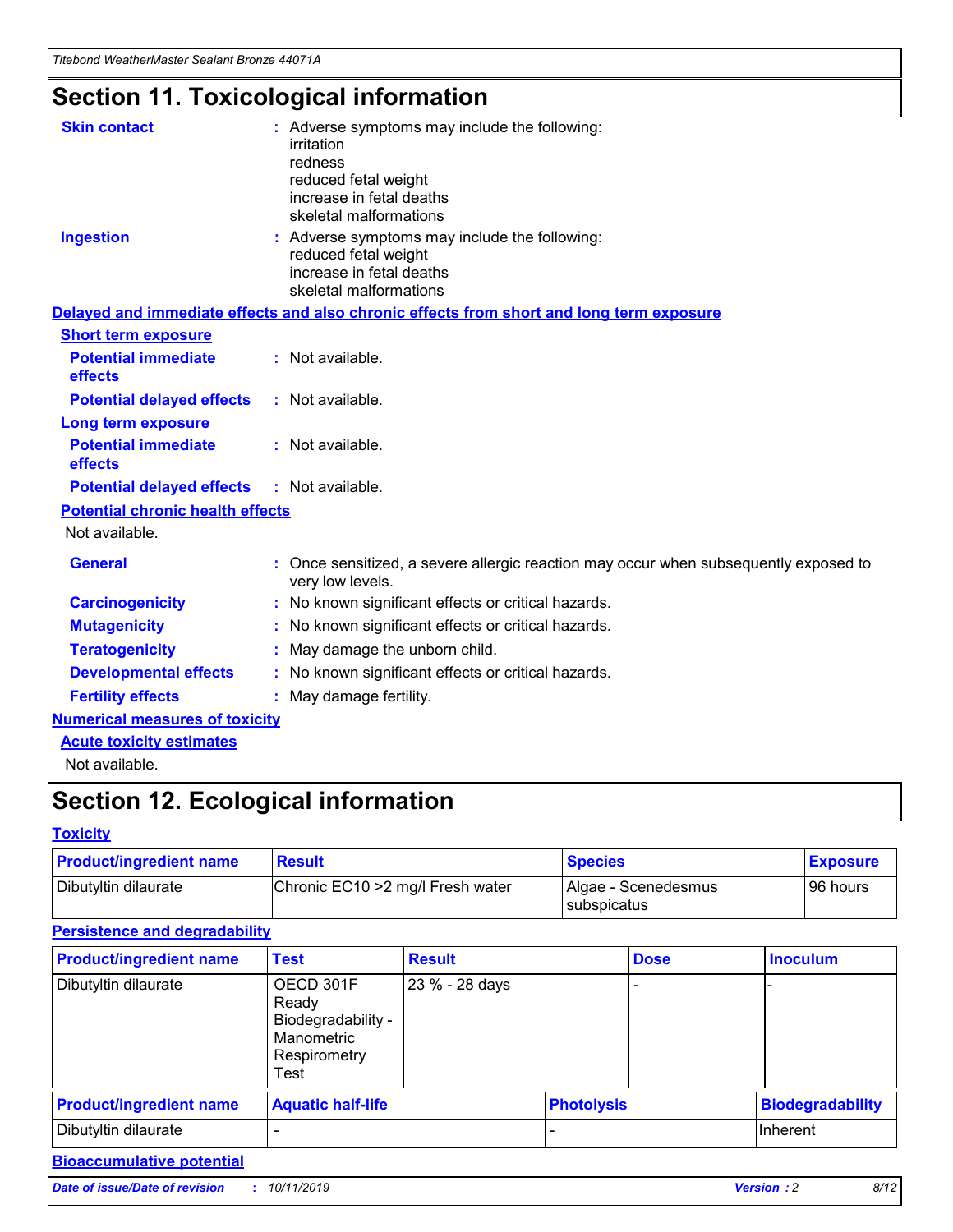## **Section 12. Ecological information**

| <b>Product/ingredient name</b>                       | ∣LoqP <sub>ow</sub> | <b>BCF</b>  | <b>Potential</b> |
|------------------------------------------------------|---------------------|-------------|------------------|
| 3-aminopropyltriethoxysilane<br>Dibutyltin dilaurate | 1.1<br>4.44         | 3.4<br>2.91 | low<br>low       |

#### **Mobility in soil**

| <i></i>                                                       |                                                     |
|---------------------------------------------------------------|-----------------------------------------------------|
| <b>Soil/water partition</b><br>coefficient (K <sub>oc</sub> ) | : Not available.                                    |
| <b>Other adverse effects</b>                                  | : No known significant effects or critical hazards. |

### **Section 13. Disposal considerations**

| <b>Disposal methods</b> |  |  |
|-------------------------|--|--|

**Disposal methods** : The generation of waste should be avoided or minimized wherever possible. Disposal of this product, solutions and any by-products should at all times comply with the requirements of environmental protection and waste disposal legislation and any regional local authority requirements. Dispose of surplus and non-recyclable products via a licensed waste disposal contractor. Waste should not be disposed of untreated to the sewer unless fully compliant with the requirements of all authorities with jurisdiction. Waste packaging should be recycled. Incineration or landfill should only be considered when recycling is not feasible. This material and its container must be disposed of in a safe way. Care should be taken when handling emptied containers that have not been cleaned or rinsed out. Empty containers or liners may retain some product residues. Avoid dispersal of spilled material and runoff and contact with soil, waterways, drains and sewers.

## **Section 14. Transport information**

|                                      | <b>DOT</b><br><b>Classification</b> | <b>TDG</b><br><b>Classification</b> | <b>Mexico</b><br><b>Classification</b> | <b>ADR/RID</b> | <b>IMDG</b>              | <b>IATA</b>              |
|--------------------------------------|-------------------------------------|-------------------------------------|----------------------------------------|----------------|--------------------------|--------------------------|
| <b>UN number</b>                     | Not regulated.                      | Not regulated.                      | Not regulated.                         | Not regulated. | Not regulated.           | Not regulated.           |
| <b>UN proper</b><br>shipping name    | $\blacksquare$                      |                                     |                                        |                |                          |                          |
| <b>Transport</b><br>hazard class(es) | $\blacksquare$                      | $\overline{\phantom{a}}$            | $\blacksquare$                         | $\blacksquare$ | $\overline{\phantom{a}}$ | $\overline{\phantom{0}}$ |
| <b>Packing group</b>                 | $\overline{\phantom{a}}$            | $\overline{\phantom{0}}$            | $\overline{\phantom{a}}$               | -              | $\overline{\phantom{0}}$ | $\overline{\phantom{a}}$ |
| <b>Environmental</b><br>hazards      | No.                                 | No.                                 | No.                                    | No.            | No.                      | No.                      |

## **Section 15. Regulatory information**

### **U.S. Federal regulations**

### **SARA 302/304**

### **Composition/information on ingredients**

No products were found.

**SARA 304 RQ :** Not applicable.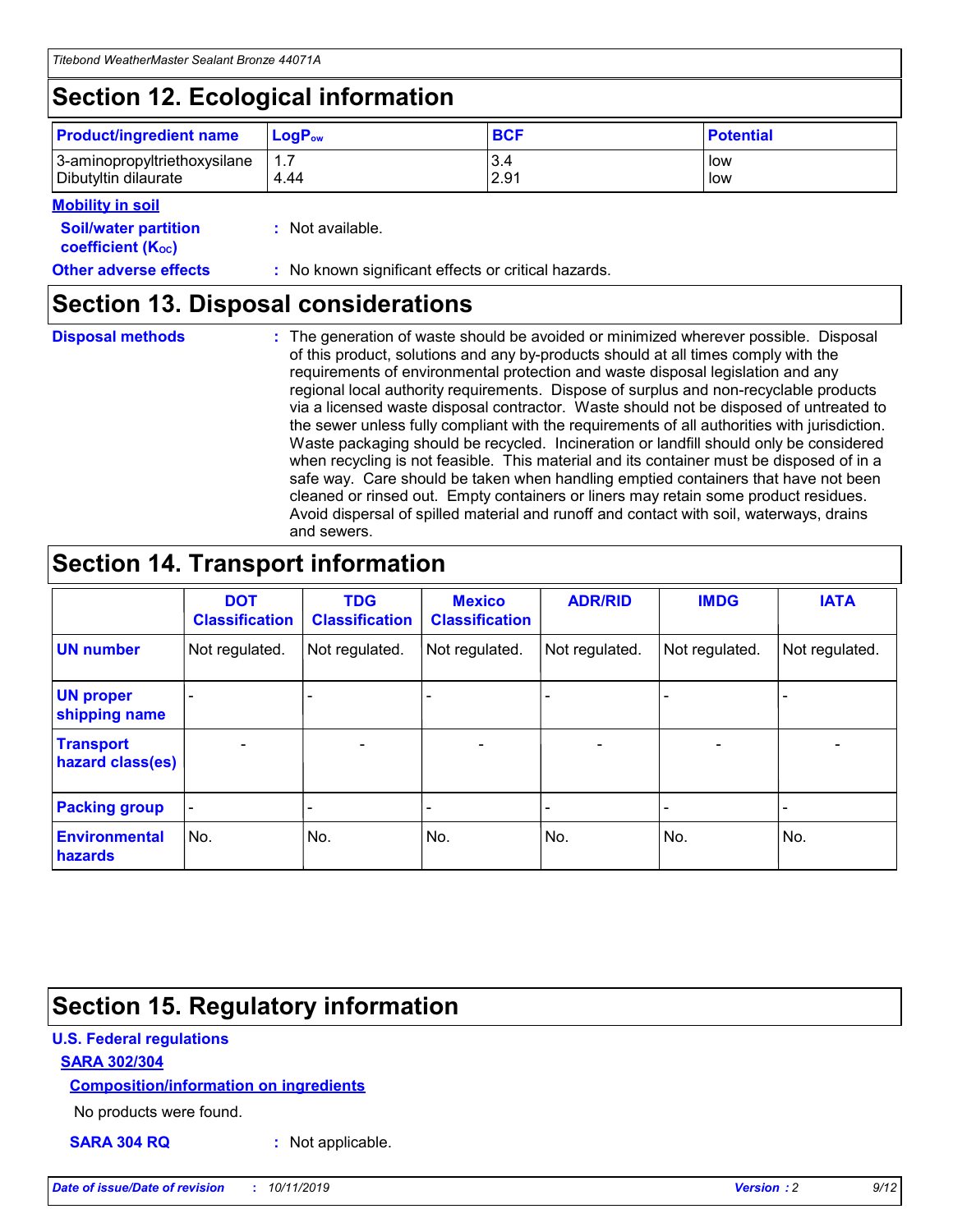## **Section 15. Regulatory information**

### **SARA 311/312**

**Classification :** EYE IRRITATION - Category 2B SKIN SENSITIZATION - Category 1 TOXIC TO REPRODUCTION (Fertility) - Category 1B TOXIC TO REPRODUCTION (Unborn child) - Category 1B

#### **Composition/information on ingredients**

| <b>Name</b>                  | $\frac{9}{6}$ | <b>Classification</b>                                  |
|------------------------------|---------------|--------------------------------------------------------|
| 3-aminopropyltriethoxysilane | $\leq$ 3      | <b>FLAMMABLE LIQUIDS - Category 4</b>                  |
|                              |               | <b>ACUTE TOXICITY (oral) - Category 4</b>              |
|                              |               | SKIN IRRITATION - Category 2                           |
|                              |               | <b>EYE IRRITATION - Category 2A</b>                    |
| Dibutyltin dilaurate         | ≤0.3          | <b>ACUTE TOXICITY (oral) - Category 3</b>              |
|                              |               | SKIN CORROSION - Category 1C                           |
|                              |               | SERIOUS EYE DAMAGE - Category 1                        |
|                              |               | SKIN SENSITIZATION - Category 1                        |
|                              |               | <b>GERM CELL MUTAGENICITY - Category 2</b>             |
|                              |               | <b>TOXIC TO REPRODUCTION (Fertility) - Category 1B</b> |
|                              |               | TOXIC TO REPRODUCTION (Unborn child) - Category 1B     |
|                              |               | SPECIFIC TARGET ORGAN TOXICITY (REPEATED               |
|                              |               | EXPOSURE) (respiratory system) - Category 1            |

#### **State regulations**

| <b>Massachusetts</b> | : None of the components are listed. |
|----------------------|--------------------------------------|
| <b>New York</b>      | : None of the components are listed. |
| <b>New Jersey</b>    | : None of the components are listed. |
| <b>Pennsylvania</b>  | : None of the components are listed. |

#### **California Prop. 65**

**A** WARNING: This product can expose you to methanol, which is known to the State of California to cause birth defects or other reproductive harm. For more information go to www.P65Warnings.ca.gov.

| <b>Ingredient name</b> | No significant risk Maximum<br>level | acceptable dosage<br>level |
|------------------------|--------------------------------------|----------------------------|
| methanol               |                                      | Yes.                       |

#### **International regulations**

**Chemical Weapon Convention List Schedules I, II & III Chemicals** Not listed.

#### **Montreal Protocol**

Not listed.

**Stockholm Convention on Persistent Organic Pollutants**

Not listed.

### **UNECE Aarhus Protocol on POPs and Heavy Metals**

Not listed.

### **Inventory list**

### **China :** All components are listed or exempted.

**United States TSCA 8(b) inventory :** All components are active or exempted.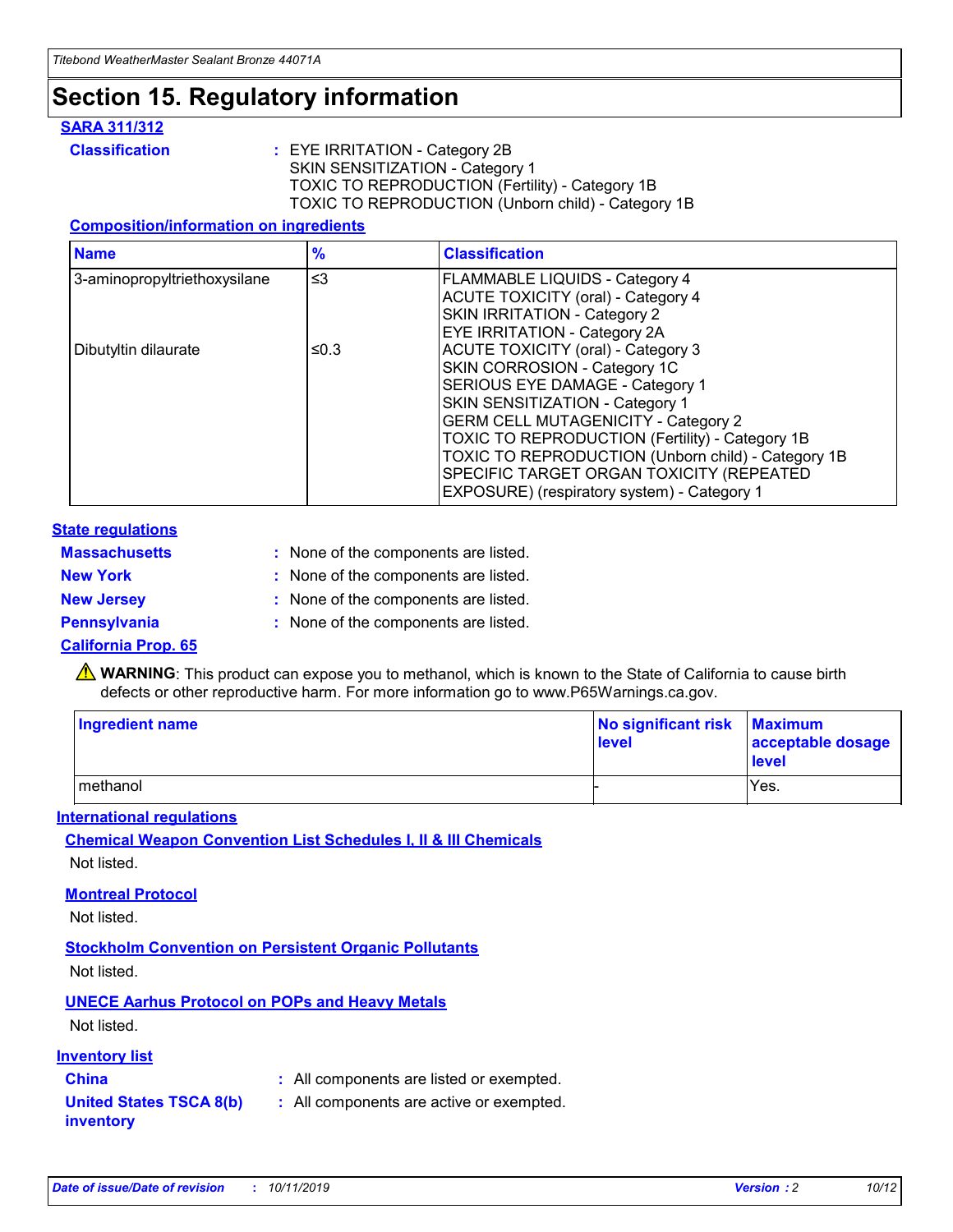## **Section 16. Other information**

**Hazardous Material Information System (U.S.A.)**



**Caution: HMIS® ratings are based on a 0-4 rating scale, with 0 representing minimal hazards or risks, and 4 representing significant hazards or risks. Although HMIS® ratings and the associated label are not required on SDSs or products leaving a facility under 29 CFR 1910.1200, the preparer may choose to provide them. HMIS® ratings are to be used with a fully implemented HMIS® program. HMIS® is a registered trademark and service mark of the American Coatings Association, Inc.**

**The customer is responsible for determining the PPE code for this material. For more information on HMIS® Personal Protective Equipment (PPE) codes, consult the HMIS® Implementation Manual.**

#### **National Fire Protection Association (U.S.A.)**



**Reprinted with permission from NFPA 704-2001, Identification of the Hazards of Materials for Emergency Response Copyright ©1997, National Fire Protection Association, Quincy, MA 02269. This reprinted material is not the complete and official position of the National Fire Protection Association, on the referenced subject which is represented only by the standard in its entirety.**

**Copyright ©2001, National Fire Protection Association, Quincy, MA 02269. This warning system is intended to be interpreted and applied only by properly trained individuals to identify fire, health and reactivity hazards of chemicals. The user is referred to certain limited number of chemicals with recommended classifications in NFPA 49 and NFPA 325, which would be used as a guideline only. Whether the chemicals are classified by NFPA or not, anyone using the 704 systems to classify chemicals does so at their own risk.**

**Procedure used to derive the classification**

|                                                                                                                    | <b>Classification</b>                                                                                                                            | <b>Justification</b>                                                                                                                                                                                                                                                                                                                                                                                                 |  |
|--------------------------------------------------------------------------------------------------------------------|--------------------------------------------------------------------------------------------------------------------------------------------------|----------------------------------------------------------------------------------------------------------------------------------------------------------------------------------------------------------------------------------------------------------------------------------------------------------------------------------------------------------------------------------------------------------------------|--|
| EYE IRRITATION - Category 2B<br>SKIN SENSITIZATION - Category 1<br>TOXIC TO REPRODUCTION (Fertility) - Category 1B | TOXIC TO REPRODUCTION (Unborn child) - Category 1B                                                                                               | Expert judgment<br>Expert judgment<br>Expert judgment<br>Expert judgment                                                                                                                                                                                                                                                                                                                                             |  |
| <b>History</b>                                                                                                     |                                                                                                                                                  |                                                                                                                                                                                                                                                                                                                                                                                                                      |  |
| Date of printing                                                                                                   | : 4/22/2022                                                                                                                                      |                                                                                                                                                                                                                                                                                                                                                                                                                      |  |
| Date of issue/Date of<br>revision                                                                                  | : 10/11/2019                                                                                                                                     |                                                                                                                                                                                                                                                                                                                                                                                                                      |  |
| Date of previous issue                                                                                             | : 10/16/2020                                                                                                                                     |                                                                                                                                                                                                                                                                                                                                                                                                                      |  |
| <b>Version</b>                                                                                                     | $\therefore$ 2                                                                                                                                   |                                                                                                                                                                                                                                                                                                                                                                                                                      |  |
| <b>Key to abbreviations</b>                                                                                        | $\therefore$ ATE = Acute Toxicity Estimate<br><b>BCF</b> = Bioconcentration Factor<br>IBC = Intermediate Bulk Container<br>$UN = United Nations$ | GHS = Globally Harmonized System of Classification and Labelling of Chemicals<br>IATA = International Air Transport Association<br><b>IMDG = International Maritime Dangerous Goods</b><br>LogPow = logarithm of the octanol/water partition coefficient<br>MARPOL = International Convention for the Prevention of Pollution From Ships, 1973<br>as modified by the Protocol of 1978. ("Marpol" = marine pollution) |  |